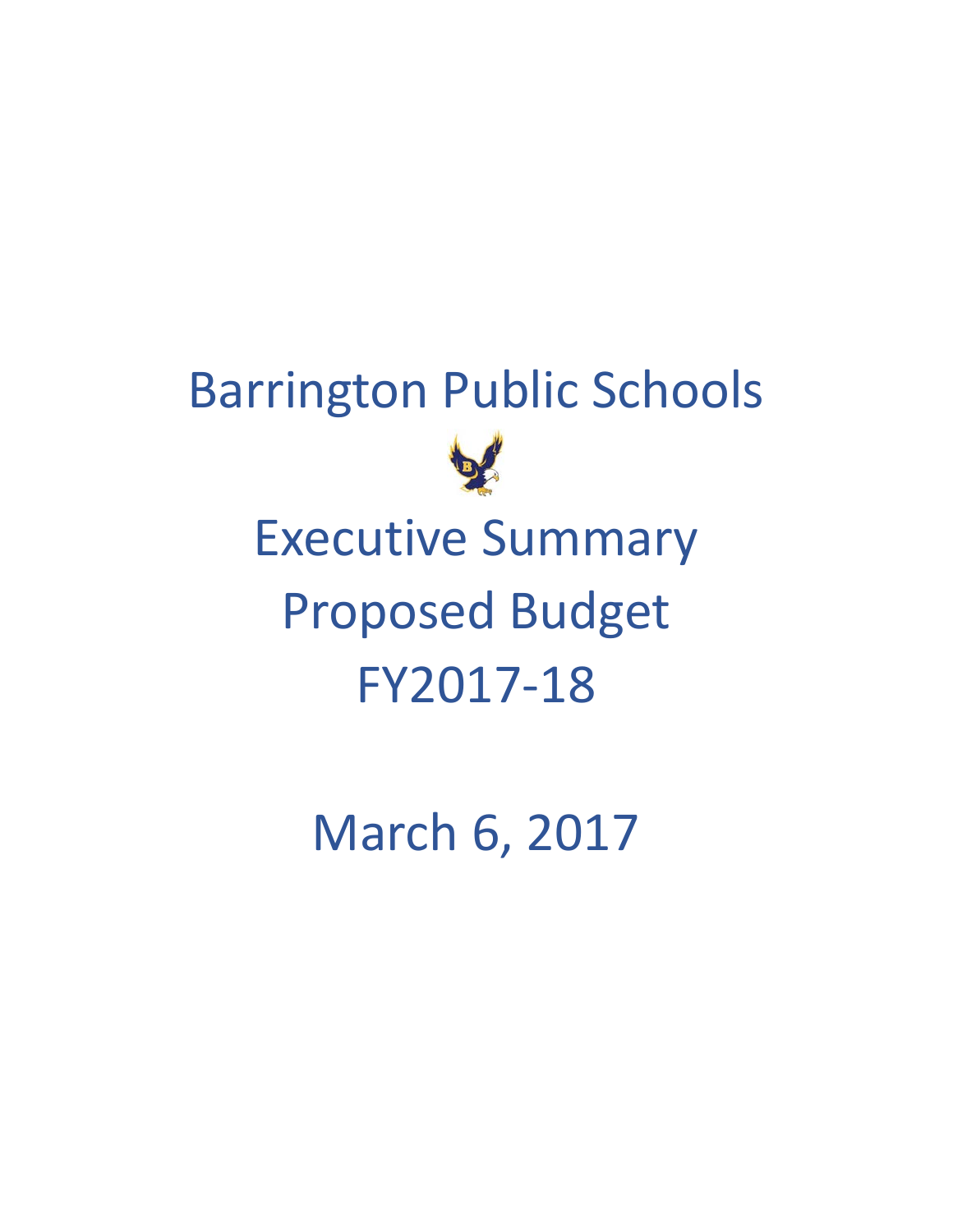## **Barrington Public Schools BUDGET HIGHLIGHTS 2017-2018 March 6, 2017**

| <b>Operating Budget 2016 - 2017</b> |            |            | \$47,966,398 |       |
|-------------------------------------|------------|------------|--------------|-------|
| <b>Current Program</b>              | <b>FTE</b> |            |              |       |
| Salary Increases (51000)            |            |            |              |       |
| Administrators                      | 15.00      | \$24,836   |              |       |
| Certified                           | 279.96     | \$713,215  |              |       |
| <b>Support Staff</b>                | 80.57      | (\$29,993) |              |       |
| Custodians                          | 23.00      | \$29,094   |              |       |
|                                     | 398.53     |            | \$737,152    | 2.32% |
|                                     |            |            |              |       |

*The total cost of pay raises as mandated by the teachers' contract and collective bargaining agreements with other employee groups. Reduction in support staff transferred monitors to contracted services 53209*

#### **Employee Benefits (52000)**

| Medical Insurance - Active Employee | \$284,338   |           |       |
|-------------------------------------|-------------|-----------|-------|
| Medical Insurance - Retirees        | (\$186,983) |           |       |
| Dental Insurance                    | (\$2,503)   |           |       |
| Pension - Certified DB              | \$107,452   |           |       |
| Pension - Certified DC              | \$15,631    |           |       |
| Pension - Support Staff DB          | (\$7,718)   |           |       |
| Pension - Support Staff DC          | \$814       |           |       |
| Social Security/Medicare            | \$23,877    |           |       |
| Other Benefits (Life, Medical BB)   | (\$31,143)  |           |       |
|                                     |             | \$203,764 | 2.17% |
|                                     |             |           |       |

*The total cost of health insurance and other benefits included in employee compensation package. This figure assumes an 8% increase in health insurance premiums, which is a conservative estimate for budgeting purposes.*

| <b>Professional Education Services (53000)</b> |           |           |        |
|------------------------------------------------|-----------|-----------|--------|
| School Board - Strategic Plan Phase II         | \$25,000  |           |        |
| Mentor - Induction                             | \$10,000  |           |        |
| Web-Based Inst Programs                        | \$23,799  |           |        |
| <b>Student Services Therapists Etc</b>         | \$134,354 |           |        |
| <b>Bus Monitors Contracted</b>                 | \$69,888  |           |        |
| <b>Bus Monitors - Spec Educ</b>                | \$19,639  |           |        |
| Technical Services (Citrix, AESOP)             | \$1,265   |           |        |
| Testing                                        | (\$2,486) |           |        |
|                                                |           | \$281.459 | 37.39% |

*This represents the increase cost for student service with disabilities. Includes bus monitors contracted* 

| <b>Maintenance Property Services (54000)</b> |           |
|----------------------------------------------|-----------|
| Grounds Maintenance                          | \$5,569   |
| <b>Tech Related Repairs</b>                  | \$3,400   |
| <b>Internet Connectivity</b>                 | (\$4,750) |
| <b>HVAC Maint Repair</b>                     | \$20,000  |
| Telephone - eRate                            | \$6,020   |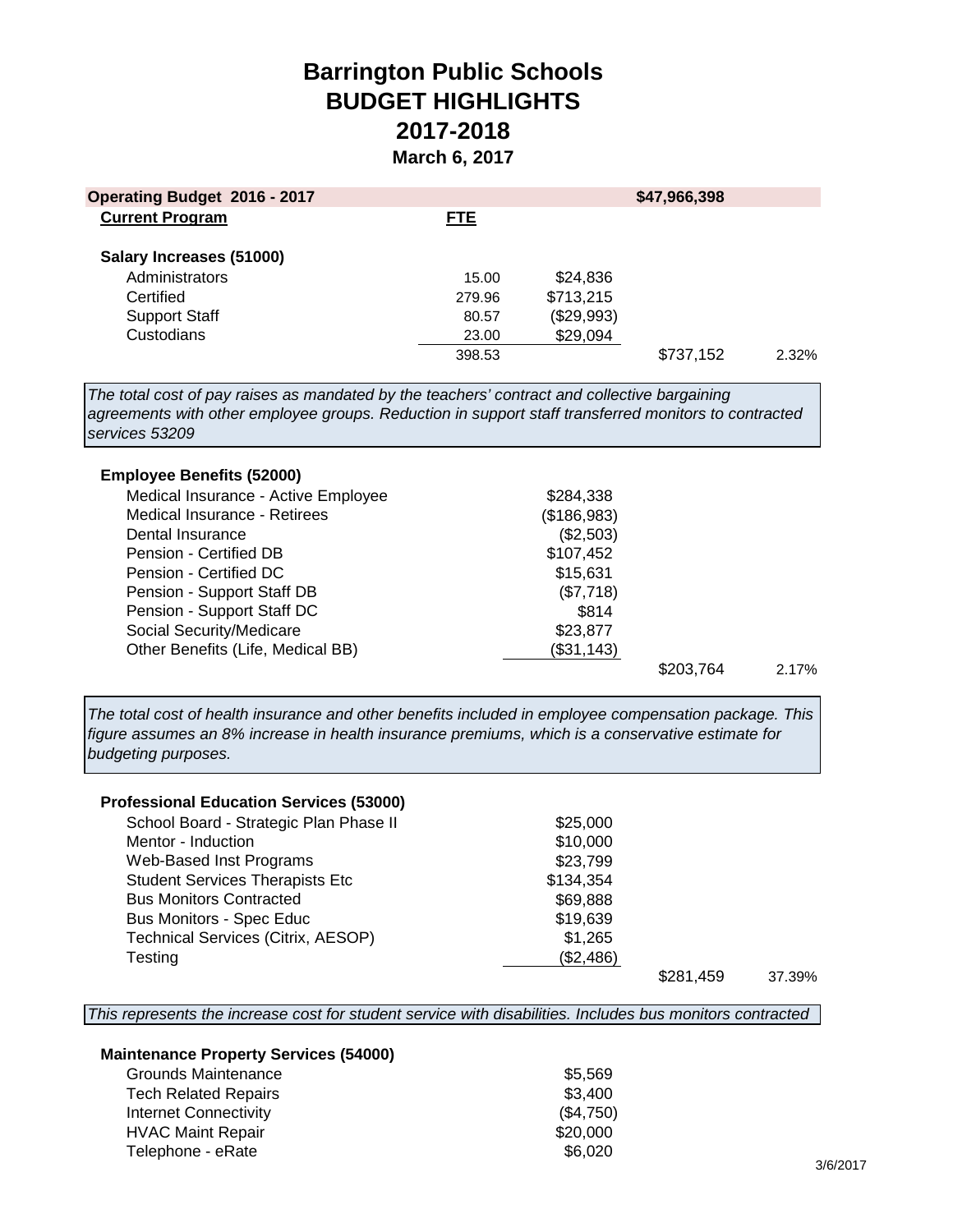| Alarm & Fire Safety                                                                                   | \$3,871    |              |          |
|-------------------------------------------------------------------------------------------------------|------------|--------------|----------|
| <b>Other Accounts</b>                                                                                 | \$1,904    | \$36,014     | 4.06%    |
| Majority of the increase relates to necessary repairs to aging HVAC systems throughout the district.  |            |              |          |
|                                                                                                       |            |              |          |
|                                                                                                       |            |              |          |
| <b>Other Purchase Services (55000)</b>                                                                |            |              |          |
| Transportation (55111)                                                                                |            |              |          |
| In District                                                                                           | \$4,557    |              |          |
| In District - Spec Education 1 Bus                                                                    | \$63,015   |              |          |
| Private School                                                                                        | \$83,732   |              |          |
| Spec Educ Statewide                                                                                   | \$10,380   |              |          |
| <b>Athletics</b>                                                                                      | \$10,908   |              |          |
| Out-of-District Tuition (55640)                                                                       | \$182,087  |              |          |
| Charter Schools (55660)                                                                               | \$32,077   |              |          |
|                                                                                                       |            | \$386,756    | 18.69%   |
| The cost associated with private school statewide transportation increased based on the number of     |            |              |          |
|                                                                                                       |            |              |          |
| Supplies & Materials (56000)                                                                          |            |              |          |
| <b>General Supplies &amp; Materials</b>                                                               | (\$41,328) |              |          |
| <b>Athletics Supplies</b>                                                                             | \$5,922    |              |          |
| Natural Gas / Electricity                                                                             | (\$13,793) |              |          |
| <b>Textbooks</b>                                                                                      | (\$28,916) |              |          |
| <b>Library Books</b>                                                                                  | (\$2,000)  |              |          |
| <b>Reference Books</b>                                                                                | (\$4,643)  |              |          |
| Web-based Software                                                                                    | \$17,954   |              |          |
| E-Books                                                                                               | (\$57,528) |              |          |
| <b>Tech Related Supplies</b>                                                                          | \$4,903    |              |          |
|                                                                                                       |            | (\$119,429)  | $-6.90%$ |
| Decreases in this section relate to the purchase of multi-year e-book subscriptions and completion of |            |              |          |
|                                                                                                       |            |              |          |
| Equipment (57000)                                                                                     | (\$4,165)  |              |          |
| <b>Dues &amp; Fees (58000)</b>                                                                        | \$14,872   |              |          |
|                                                                                                       |            |              |          |
| <b>Total Increase</b>                                                                                 |            | \$1,536,424  |          |
|                                                                                                       |            |              |          |
| Proposed Operating Budget 2017 - 2018                                                                 |            | \$49,502,822 | 3.20%    |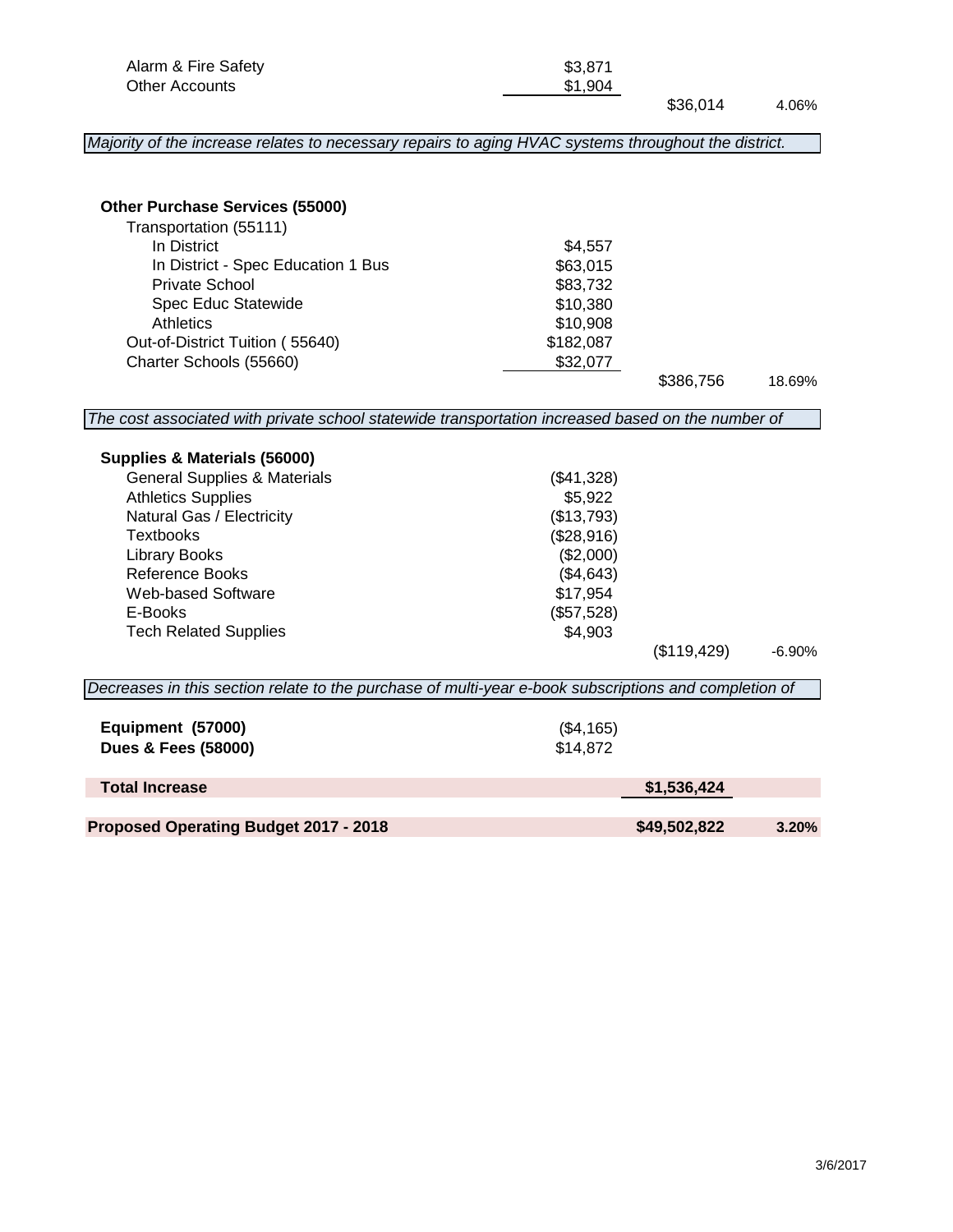## **Barrington Public Schools Proposed Operating Budget FY2017 - 2018 Tax Impact March 6, 2017**

| Approved Local Share Budget 2016-2017             |                 | \$  | 42,406,188 |          |
|---------------------------------------------------|-----------------|-----|------------|----------|
| <b>FY18 Proposed Oper Budget Incr/(Dcr)</b>       |                 | \$  | 1,590,232  | 3.75%    |
| <b>FY18 Proposed Local Share Operating Budget</b> |                 | \$  | 43,996,420 |          |
| <b>Approved Operating Budget 2016-2017</b>        |                 | \$. | 47,966,398 |          |
| <b>FY18 State Aid Estimated Increase</b>          | \$<br>(20,094)  |     |            | $-0.05%$ |
| <b>FY18 Categorical Funds High Cost Spec Educ</b> | \$<br>(33, 714) |     |            | $-0.08%$ |
| <b>FY18 Proposed Oper Budget Increase</b>         | \$<br>1,590,232 |     |            |          |
|                                                   |                 | \$  | 1,536,424  | 3.20%    |
| <b>FY18 Proposed Operating Budget</b>             |                 | \$  | 49,502,822 |          |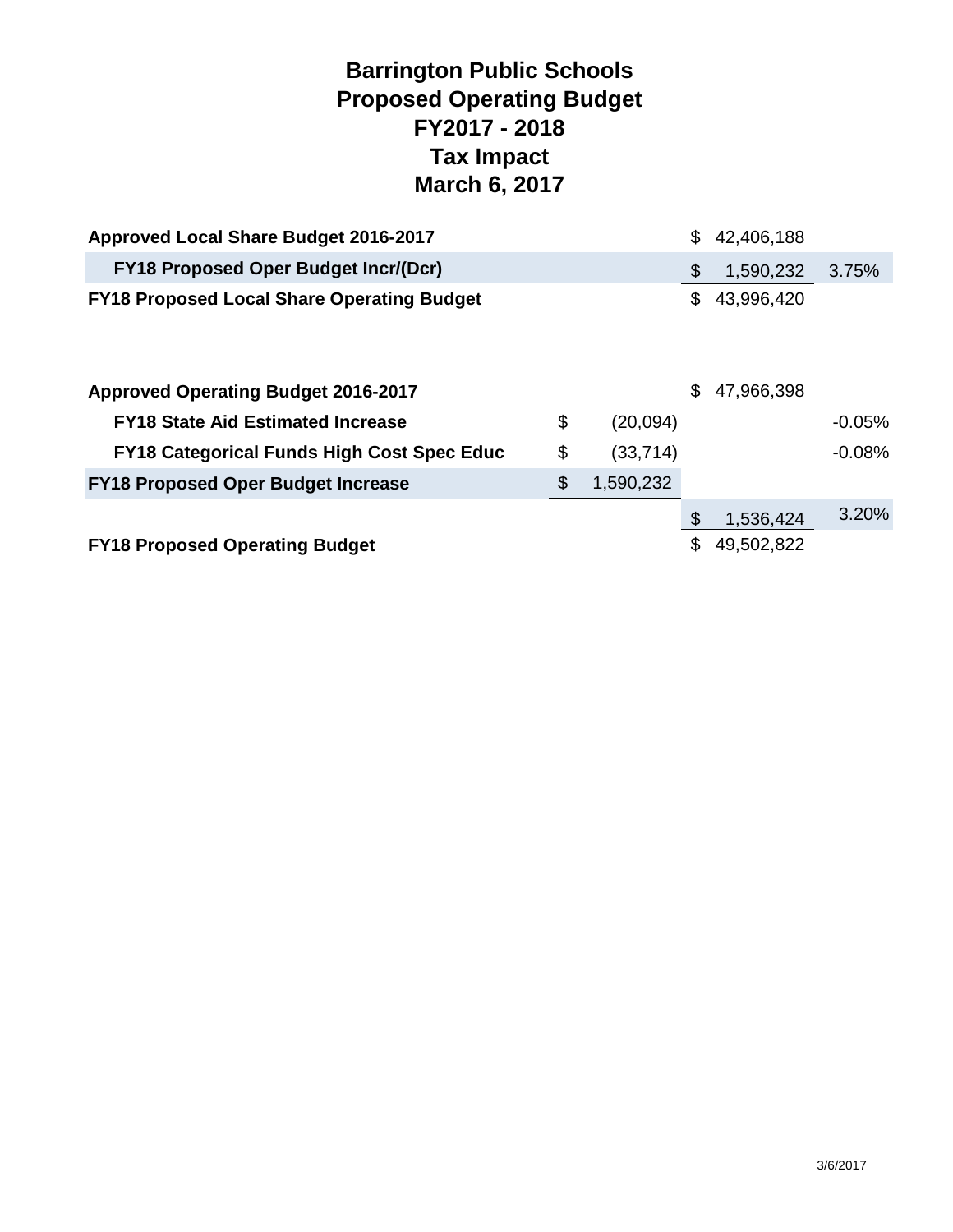#### **Barrington Public Schools Proposed Budget FY2017 - 2018 ANTICIPATED REVENUE ALL FUNDS**

|                                         | <b>Budget</b> | <b>Budget</b> |           |           |
|-----------------------------------------|---------------|---------------|-----------|-----------|
| <b>UNRESTRICTED - STATE AID</b>         | 2016-17       | 2017-18       | Variance  |           |
| <b>General Aid</b>                      | 5,160,756     | 5,140,662     | (20,094)  | $-0.39%$  |
| <b>Categorical Funds</b>                | 124,454       | 90,740        | (33, 714) | $-27.09%$ |
| <b>TOTAL UNRESTRICTED</b>               | 5,285,210     | 5,231,402     | (53, 808) | $-1.02%$  |
| <b>LOCAL REVENUE</b>                    |               |               |           |           |
| Tuitions                                |               |               |           |           |
| <b>Medicaid Reimbursement</b>           | 275,000       | 275,000       |           | 0.00%     |
| Local Taxpayers - Operating             | 42,406,188    | 43,996,420    | 1,590,232 | 3.75%     |
| <b>TOTAL LOCAL REVENUE</b>              | 42,681,188    | 44,271,420    | 1,590,232 | 3.73%     |
| <b>TOTAL REVENUE - Operating Budget</b> | 47,966,398    | 49,502,822    | 1,536,424 | 3.20%     |
|                                         |               |               |           |           |
| <b>CAPITAL RESERVE</b>                  |               |               |           |           |
| <b>Computer Technology</b>              | 275,000       | 275,000       |           | 0.00%     |
| Local Taxpayers - Capital               | 275,000       | 275,000       |           | 0.00%     |
| <b>SPECIAL REVENUE FUNDS</b>            |               |               |           |           |
| <b>RESTRICTED - FEDERAL GRANTS</b>      |               |               |           |           |
| IDEA part B (pl94-142)                  | 877,490       | 877,490       |           | 0.00%     |
| IDEA SEC 619                            | 27,820        | 27,820        |           | 0.00%     |
| Title I                                 | 88,483        | 88,483        |           | 0.00%     |
| Title II                                | 88,625        | 88,625        |           | 0.00%     |
| Title III                               | 10,011        | 10,011        |           | 0.00%     |
| Perkins (Voc Ed Prog)                   | 39,744        | 39,744        |           | 0.00%     |
| <b>TOTAL - FEDERAL GRANTS</b>           | 1,132,173     | 1,132,173     |           | 0.00%     |
| <b>RESTRICTED - OTHER PROGRAMS</b>      |               |               |           |           |
| Food Service Program                    | 758,424       | 758,424       |           | $0.00\%$  |
| <b>Enrichment Program</b>               | 35,000        | 35,000        |           | 0.00%     |
| <b>Target</b>                           | 600           | 600           |           | 0.00%     |
| <b>TOTAL - OTHER PROGRAMS</b>           | 794,024       | 794,024       |           | 0.00%     |
| <b>TOTAL - SPECIAL REVENUE FUNDS</b>    | 1,926,197     | 1,926,197     |           | 0.00%     |
|                                         |               |               |           |           |
| <b>TOTAL - ALL FUNDS</b>                | 50,167,595    | 51,704,019    | 1,536,424 | 3.06%     |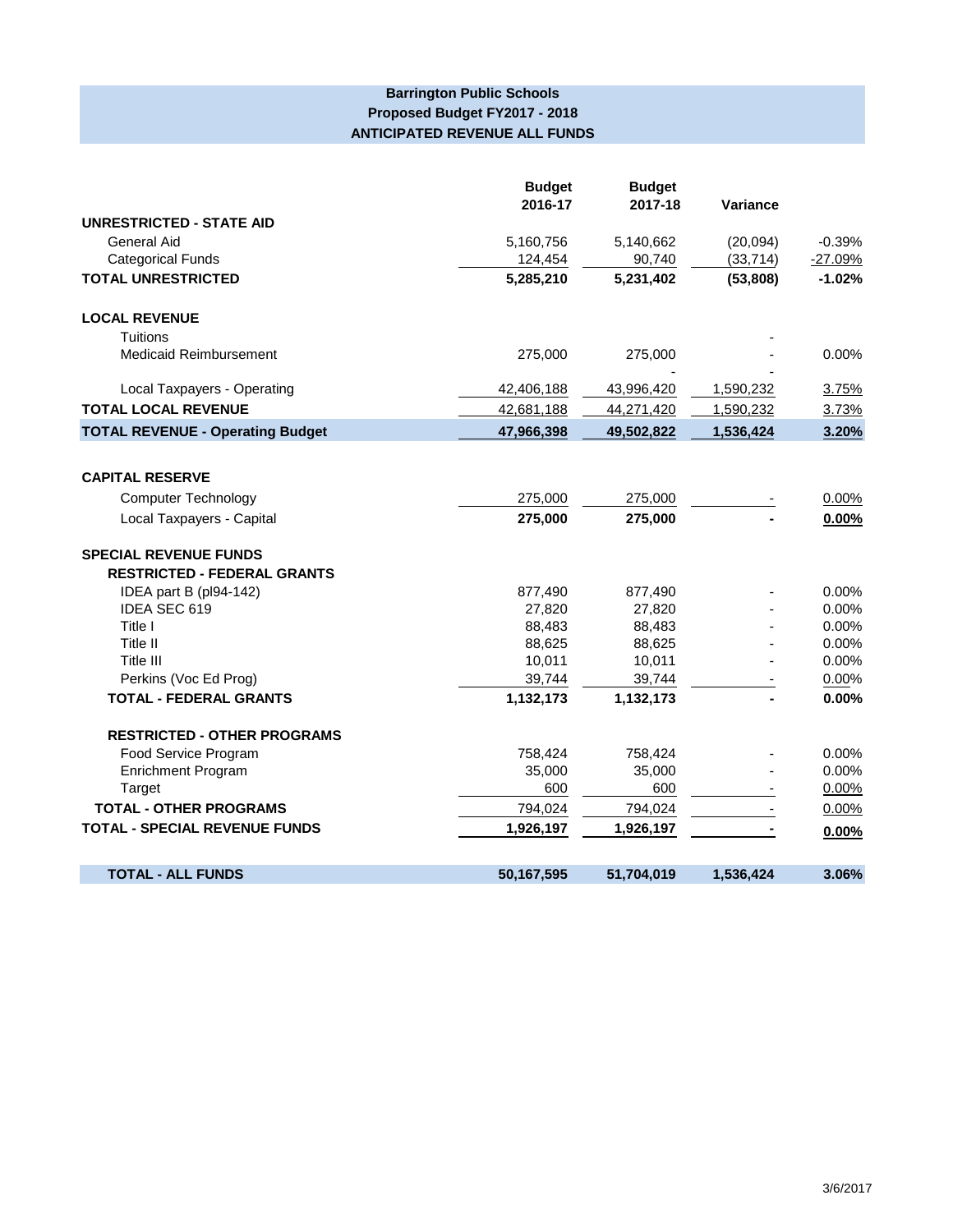#### Barrington Public Schools **REVENUE** Proposed Operating Budget FY2017-18

The School Department's FY18 Proposed Operating Budget represents an increase in spending of \$1.53m or 3.2%. Based on the Governor's spending plan State Aid will decrease by \$53k. The net increase to local taxpayers for the proposed operating budget is \$1.59m or 3.75%. Our requested for capital has been submitted to the Planning Board is level funding for Technology \$275k.

|                                    | 2012-13<br>Actual | %     | 2013-14<br>Actual | %     | 2014-15<br>Actual | %     | 2015-16<br>Actual | %     | 2016-17<br><b>Budget</b> | %     | 2017-18<br>Proposed | %     |
|------------------------------------|-------------------|-------|-------------------|-------|-------------------|-------|-------------------|-------|--------------------------|-------|---------------------|-------|
| <b>Property Tax</b>                | 41,137,799        | 90.5% | 41,130,348        | 88.5% | 41,395,859        | 87.3% | 41,816,809        | 88.2% | 42,406,188               | 88.4% | 43.996.420          | 88.9% |
| <b>State General</b><br>Aid        | 3,329,516         | 7.3%  | 3,936,151         | 8.5%  | 4,647,339         | 9.8%  | 5,116,011         | 10.8% | 5,285,210                | 11.0% | 5,231,402           | 10.6% |
| Re-Approp<br><b>School Surplus</b> | 200,000           | 0.4%  |                   | 0.0%  | 50.000            | 0.1%  | $\overline{0}$    | 0.0%  |                          | 0.0%  | 0.                  | 0.0%  |
| <b>Medicaid</b>                    | 307,376           | 0.7%  | 368,339           | 0.8%  | 400.519           | 0.8%  | 468.574           | 1.0%  | 275.000                  | 0.6%  | 275,000             | 0.6%  |
| <b>Total Revenue</b>               | 44.974.691        |       | 45,434,838        |       | 46,493,717        |       | 47,401,394        |       | 47,966,398               |       | 49,502,822          |       |

\* School Miscellaneous Revenue is recorded as Town Revenue and transferred out on June 30th each year

This page only includes revenue supporting the School Operating Budget. Please refer to the page titled "**Revenue All Sources**"



\* School Miscellaneous Revenue is recorded as Town Revenue and transferred out on June 30th each year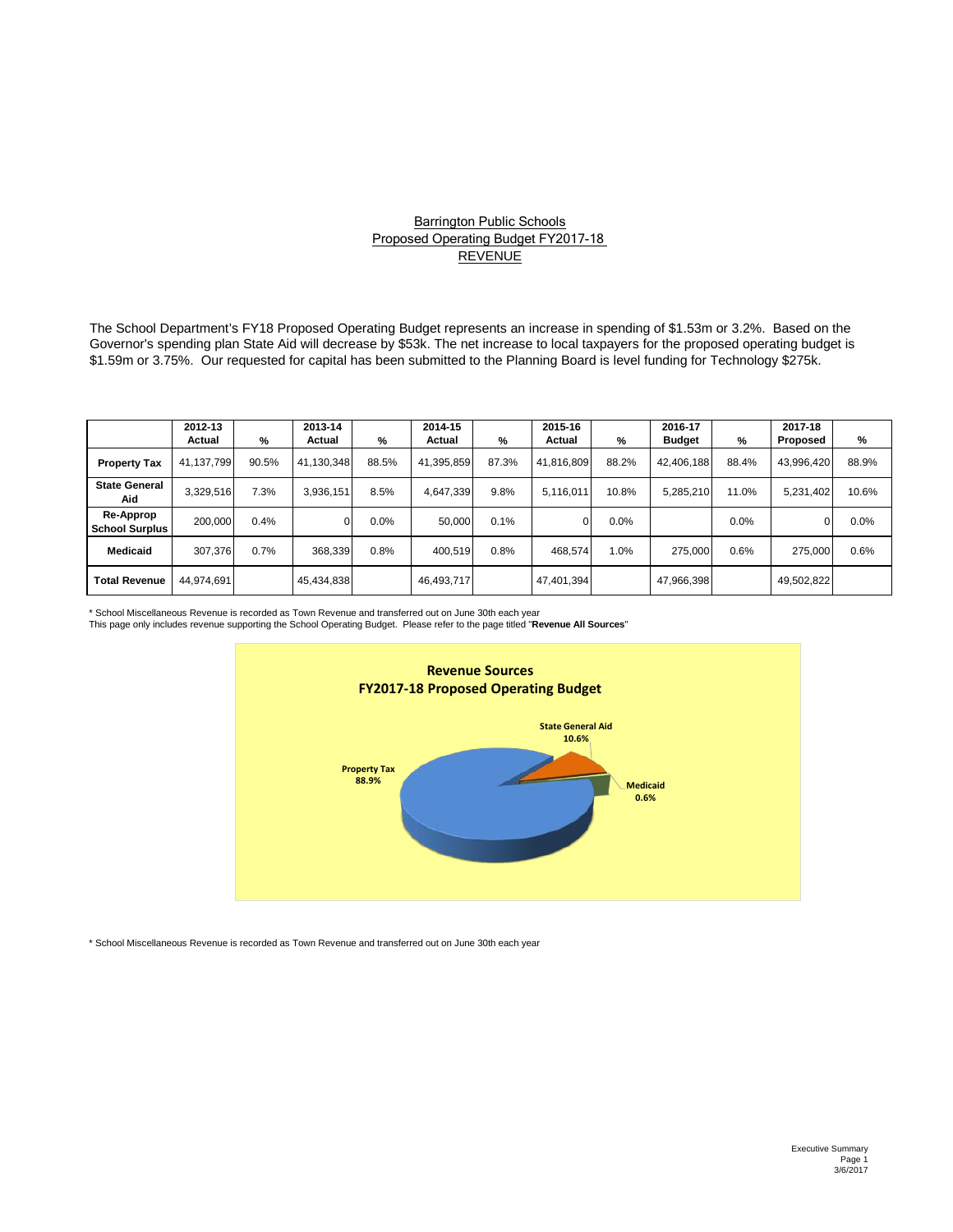#### **Barrington Public Schools Proposed Budget FY2017 - 2018 ANTICIPATED EXPENDITURES ALL FUNDS**

|                                                                    | <b>Budget</b><br>2016-17 | <b>Budget</b><br>2017-18 | Variance                 | <b>Percent</b><br>Change |
|--------------------------------------------------------------------|--------------------------|--------------------------|--------------------------|--------------------------|
| <b>OPERATING</b>                                                   |                          |                          |                          |                          |
| Salary Increases (51000)                                           | 30,349,485               | 31,086,638               | 737,153                  | 2.43%                    |
| Employee Benefit (52000)                                           | 10,542,786               | 10,746,551               | 203,765                  | 1.93%                    |
| Professional & Technical Ser (53000)                               | 1,248,697                | 1,530,156                | 281,459                  | 22.54%                   |
| Tech, Maint, & Property Services (54000)                           | 887,556                  | 923,570                  | 36,014                   | 4.06%                    |
| Other Purchase Services (55000)                                    | 3,032,735                | 3,419,490                | 386,755                  | 12.75%                   |
| <b>Supplies (56000)</b>                                            | 1,731,766                | 1,612,337                | (119, 429)               | $-6.90%$                 |
| Building, Equipment & Vehicles (57000)                             | 121,698                  | 117,533                  | (4, 165)                 | $-3.42%$                 |
| Dues & Fees (58000) & Other Items (59000)                          | 51,675                   | 66,547                   | 14,872                   | 28.78%                   |
| <b>TOTAL OPERATING</b>                                             | 47,966,398               | 49,502,822               | 1,536,424                | 3.20%                    |
| <b>CAPITAL RESERVE FUNDS</b>                                       |                          |                          |                          |                          |
| Playgrounds                                                        |                          |                          |                          |                          |
| <b>Computer Technology</b>                                         | 275,000                  | 275,000                  |                          | 0.00%                    |
| <b>TOTAL - CAPTIAL RESERVE FUNDS</b>                               | 275,000                  | 275,000                  |                          | 0.00%                    |
| <b>SPECIAL REVENUE FUNDS</b><br><b>RESTRICTED - FEDERAL GRANTS</b> |                          |                          |                          |                          |
| IDEA part B (pl94-142)                                             | 877,490                  | 877,490                  |                          | 0.00%                    |
| IDEA SEC 619                                                       | 27,820                   | 27,820                   |                          | 0.00%                    |
| Title I                                                            | 88,483                   | 88,483                   |                          | 0.00%                    |
| Title II                                                           | 88,625                   | 88,625                   |                          | 0.00%                    |
| Title III<br>Perkins (Voc Ed Prog)                                 | 10,011<br>39,744         | 10,011<br>39,744         | $\overline{\phantom{a}}$ | 0.00%<br>0.00%           |
| <b>TOTAL - FEDERAL GRANTS</b>                                      | 1,132,173                | 1,132,173                |                          | 0.00%                    |
|                                                                    |                          |                          |                          |                          |
| <b>RESTRICTED - OTHER PROGRAMS</b>                                 |                          |                          |                          |                          |
| Food Service Program                                               | 758,424                  | 758,424                  |                          | 0.00%                    |
| <b>Enrichment Program</b>                                          | 35,000                   | 35,000                   |                          | 0.00%                    |
| Target                                                             | 600                      | 600                      |                          | 0.00%                    |
| <b>TOTAL - OTHER GRANTS</b>                                        | 794,024                  | 794,024                  |                          | 0.00%                    |
| <b>TOTAL - SPECIAL REVENUE FUNDS</b>                               | 1,926,197                | 1,926,197                |                          | 0.00%                    |
| <b>TOTAL - ALL FUNDS</b>                                           | 50,167,595               | 51,704,019               | 1,536,424                | 3.06%                    |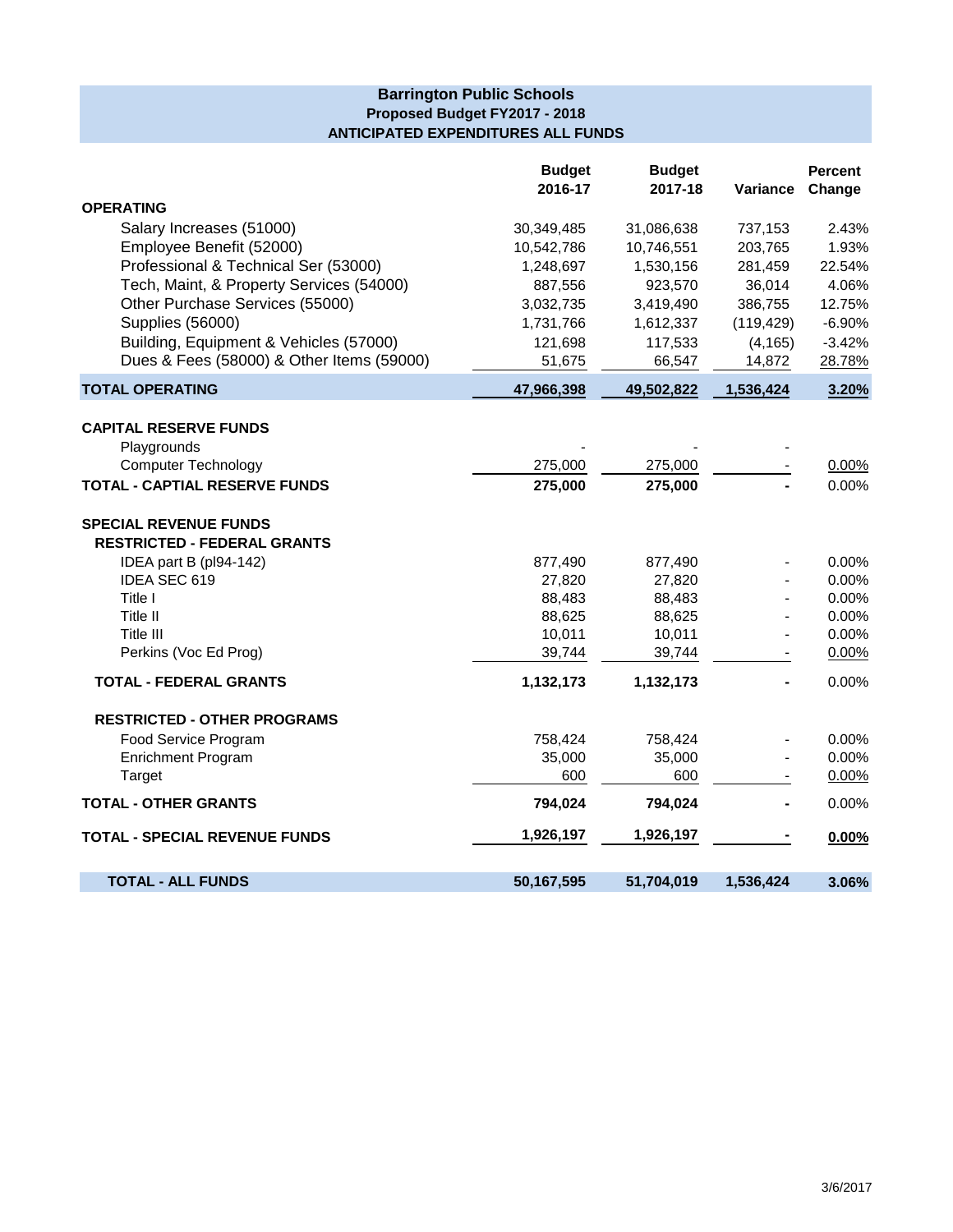#### Barrington Public Schools **Expenditures** Proposed Operating Budget FY2017-18

The chart below is a breakdown of the FY2017-18 Proposed Operating Budget. The operating budget as presented represents a 3.20% increase in expenditures. The majority of the increase relate to salary and benefits and fixed cost, Special Education support services and transportation. As presented in the Revenue section, the net impact to the taxpayers 3.75%, after an anticipated decrease in both State Aid and State funding for High Special Education cost.

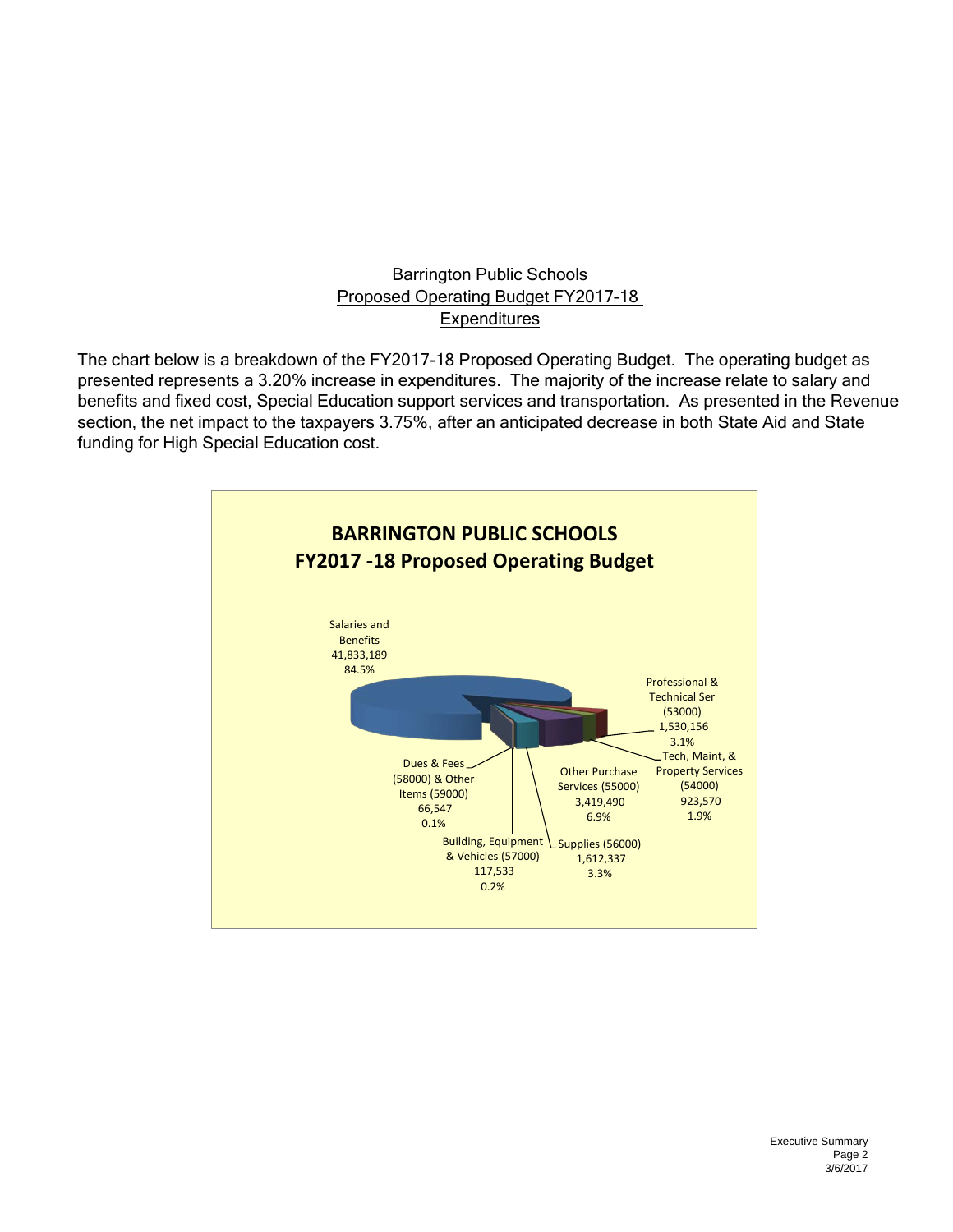#### Expenditures by Object Proposed Operating Budget FY2017-18 **Barrington Public Schools**

| Object - New                                       | 2012-13<br>Actual | %     | 2013-14<br>Actual | %      | 2014-15<br>Actual | %     | 2015-16<br>Actual | %      | 2016-17    | %      | 2017-18    | %      |            | % Incr   |
|----------------------------------------------------|-------------------|-------|-------------------|--------|-------------------|-------|-------------------|--------|------------|--------|------------|--------|------------|----------|
|                                                    |                   |       |                   |        |                   |       |                   |        | Budget     |        | Proposed   |        | Change     |          |
| <b>Salaries (51000)</b>                            | 28,283,033        | 62.6% | 28,428,263        | 63.0%  | 28,998,951        | 63.0% | 29,597,714        | 63.4%  | 30,349,485 | 63.3%  | 31.086.638 | 62.8%  | 737,153    | 2.43%    |
| <b>Benefits (52000)</b>                            | 9,923,722         | 22.0% | 9,848,262         | 21.8%  | 10,167,002        | 21.8% | 10,379,901        | 22.2%  | 10,542,786 | 22.0%  | 10,746,551 | 21.7%  | 203,765    | 1.93%    |
| <b>Salaries &amp; Benefits</b>                     | 38.206.755        | 84.6% | 38,276,525        | 84.8%  | 39.165.953        | 84.8% | 39,977,615        | 85.7%  | 40,892,271 | 85.3%  | 41,833,189 | 84.5%  | 940,918    | 2.30%    |
| Purchase Prof &<br><b>Technical Ser</b><br>(53000) | 677.685           | 1.5%  | 729.051           | 1.6%   | 1.010.571         | 1.6%  | 1.219.584         | 2.6%   | 1.248.697  | 2.6%   | 1.530.156  | 3.1%   | 281.459    | 22.54%   |
| <b>Purchase Property</b><br>Services (54000)       | 794,345           | 1.8%  | 853,051           | 1.9%   | 910.974           | 1.9%  | 860,420           | 1.8%   | 887,556    | 1.9%   | 923,570    | 1.9%   | 36,014     | 4.06%    |
| <b>Other Purchase</b><br>Services (55000)          | 2.961.081         | 6.6%  | 3,204,270         | 7.1%   | 2.843.880         | 7.1%  | 2,962,758         | 6.4%   | 3,032,735  | 6.3%   | 3.419.490  | 6.9%   | 386,755    | 12.75%   |
| <b>Supplies (56000)</b>                            | 1.367.570         | 3.0%  | 1.537.219         | 3.4%   | 1.456.188         | 3.4%  | 1.430.537         | 3.1%   | 1.731.766  | 3.6%   | 1.612.337  | 3.3%   | (119, 429) | $-6.90%$ |
| Property & Educ<br>Equip (57000)                   | 137,329           | 0.3%  | 168,933           | 0.4%   | 135,706           | 0.4%  | 144.750           | 0.3%   | 121,698    | 0.3%   | 117,533    | 0.2%   | (4, 165)   | $-3.42%$ |
| Dues & Fees<br>(58000) & Other<br>Items (59000)    | 101.926           | 0.2%  | 383.080           | 0.9%   | 86.920            | 0.9%  | 66.948            | 0.1%   | 51,675     | 0.1%   | 66.547     | 0.1%   | 14,872     | 28.78%   |
|                                                    | 44,246,692        | 98.0% | 45, 152, 129      | 100.0% | 45,610,192        | 97.7% | 46,662,612        | 100.0% | 47,966,398 | 100.0% | 49,502,822 | 100.0% | 1,536,424  | 3.20%    |

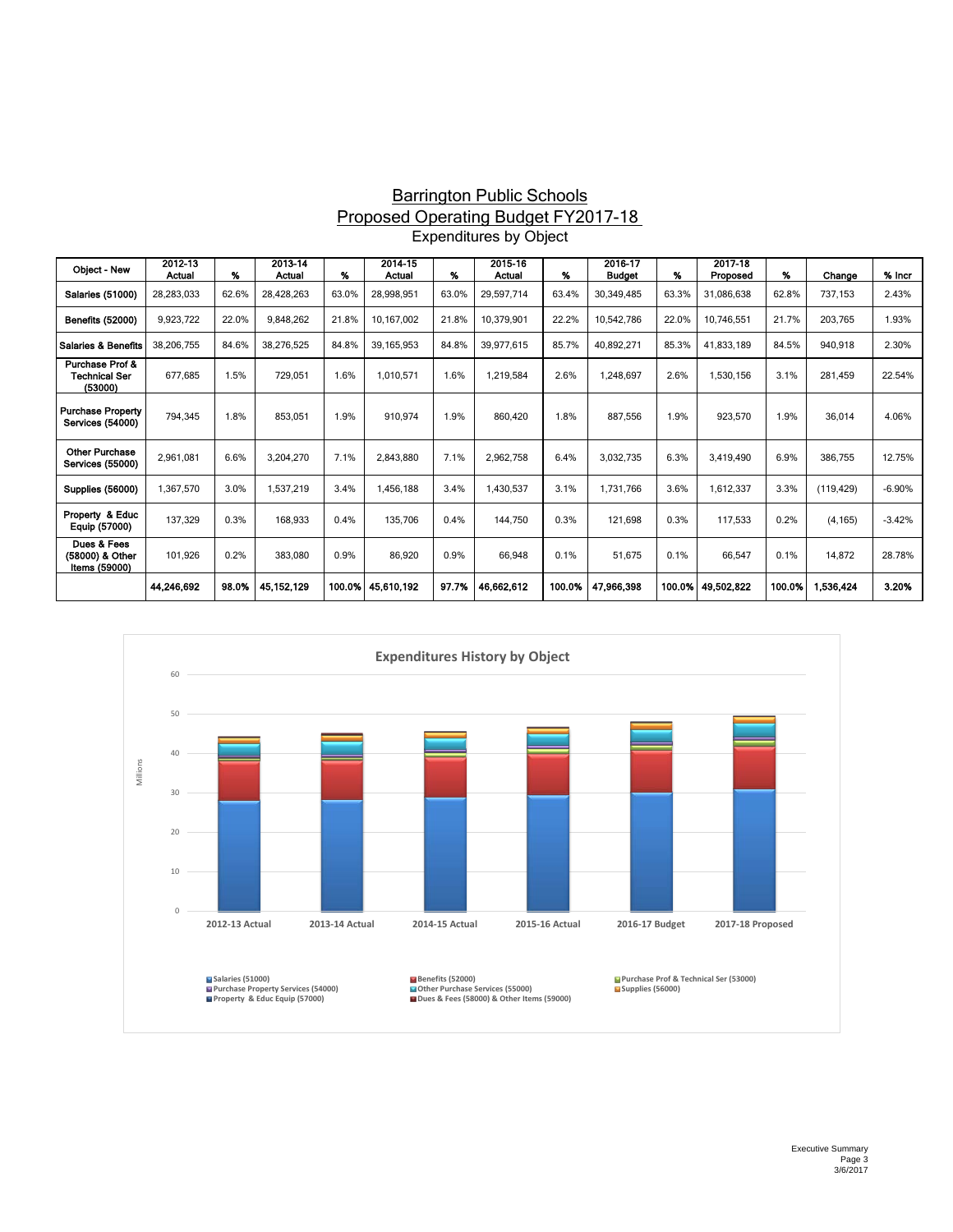## Barrington Public Schools ENROLLMENT DATA

#### **Narrative**

The District's FY18 projected enrollment is based on the actual number of registered students grades K-12 with consideration of anticipated summer enrollment. Barrington historically experiences changes in student enrollment during the summer as a result of new families relocating to Barrington or families moving out of the area. It is very difficult to predict enrollment by schools early in the budget process.

Last year the District hired Cropper GIS to conduct an enrollment forecast for the next 10 years. In conjunction with Jerome McKibben, Ph.D of McKibben Demographic Research their analysis and research concluded Barrington has a unique in-migration of families from year to year.

Enrollment projections are used to guide administration when developing the Comprehensive FY17-18 Budget.

The FY16-17 current enrollment included in this presentation is based on a snapshot as of December 8, 2016. Staffing needs may be adjusted as late as August due to changes in enrollment which occurs during June through August.

|  | <b>Enrollment History</b> |
|--|---------------------------|
|  |                           |

|              |       | <b>Historical Data</b> |       |           |           |           |           |       |       |       | BPS#      | <b>NESDEC</b> |
|--------------|-------|------------------------|-------|-----------|-----------|-----------|-----------|-------|-------|-------|-----------|---------------|
| <b>GRADE</b> | 07-08 | 08-09                  | 09-10 | $10 - 11$ | $11 - 12$ | $12 - 13$ | $13 - 14$ | 14-15 | 15-16 | 16-17 | $17 - 18$ | $17 - 18$     |
| Pre-K to 3   | 975   | 994                    | 972   | 987       | 937       | 931       | 926       | 896   | 918   | 897   | 896       | 925           |
| $4 - 5$      | 510   | 470                    | 537   | 560       | 547       | 574       | 537       | 502   | 521   | 539   | 512       | 510           |
| $6 - 8$      | 835   | 805                    | 779   | 778       | 790       | 813       | 866       | 823   | 840   | 794   | 791       | 791           |
| $9 - 12$     | 1128  | 159                    | 1133  | 1141      | 1126      | 1038      | 1037      | 1053  | 1017  | 1114  | 1138      | 1138          |
| <b>TOTAL</b> | 3448  | 3428                   | 3421  | 3466      | 3400      | 3356      | 3366      | 3274  | 3296  | 3344  | 3337      | 3364          |



Source: RI Department Education EOY Enrollment Data, ASPEN (District SIS) 12-8-2016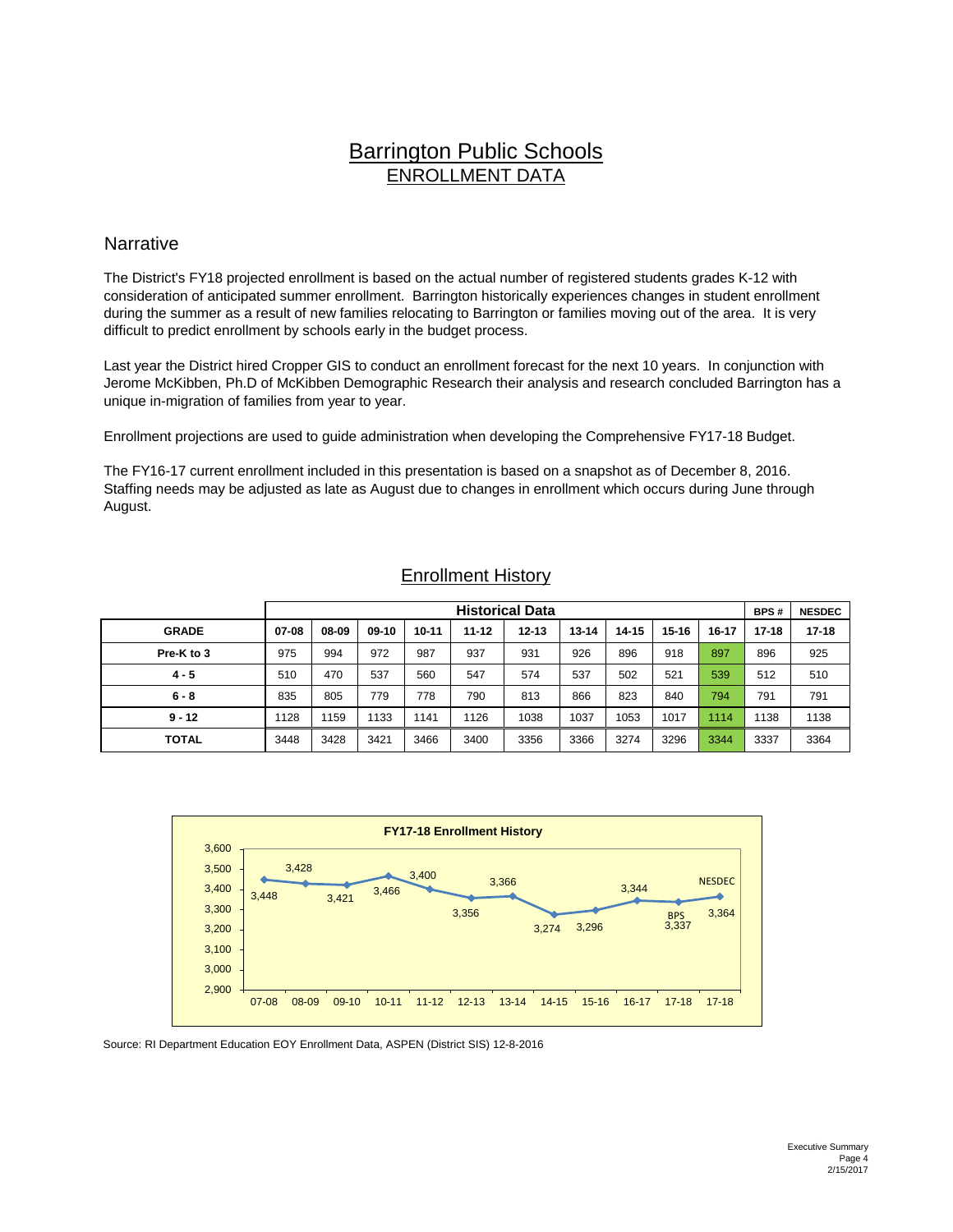### Enrollment Projections

There are several assumptions used when NESDEC is preparing projections such as short term economic conditions and changes in the interest rates. Furthermore, projections beyond five years become less reliable as other factors can influence enrollment.

|              |       | <b>NESDEC Projected Enrollment</b> |       |       |           |           |           |           |       |           |       |  |
|--------------|-------|------------------------------------|-------|-------|-----------|-----------|-----------|-----------|-------|-----------|-------|--|
| <b>GRADE</b> | 16-17 | 17-18                              | 18-19 | 19-20 | $20 - 21$ | $21 - 22$ | $22 - 23$ | $23 - 24$ | 24-25 | $25 - 26$ | 26-27 |  |
| Pre-K to 3 * | 897   | 925                                | 943   | 994   | 1014      | 1010      | 1026      | 1025      | 1012  | 1021      | 1022  |  |
| $4 - 5$      | 539   | 510                                | 494   | 486   | 509       | 563       | 556       | 558       | 590   | 581       | 564   |  |
| $6 - 8$      | 794   | 791                                | 812   | 796   | 780       | 744       | 779       | 812       | 851   | 862       | 878   |  |
| $9 - 12$     | 1114  | 1138                               | 1092  | 1098  | 1074      | 1073      | 1065      | 1061      | 1025  | 1035      | 1080  |  |
| <b>TOTAL</b> | 3344  | 3364                               | 3341  | 3374  | 3377      | 3390      | 3426      | 3456      | 3478  | 3499      | 3544  |  |

|       |           |           |           |           |           | <b>FY17-18 Projected Enrollment Data</b> |           |           |           |           |           |
|-------|-----------|-----------|-----------|-----------|-----------|------------------------------------------|-----------|-----------|-----------|-----------|-----------|
| 3,600 |           |           |           |           |           |                                          |           |           | 3478      | 3499      | 3544      |
| 3,500 | Current   |           |           | 3374      | 3377      | 3390                                     | 3426      | 3456      |           |           |           |
| 3,400 | 3344      | 3364      | 3341      |           |           |                                          |           |           |           |           |           |
| 3,300 |           |           |           |           |           |                                          |           |           |           |           |           |
| 3,200 |           |           |           |           |           |                                          |           |           |           |           |           |
| 3,100 |           |           |           |           |           | -NESDEC Projected Enrollment             |           |           |           |           |           |
| 3,000 |           |           |           |           |           |                                          |           |           |           |           |           |
| 2,900 |           |           |           |           |           |                                          |           |           |           |           |           |
|       | $16 - 17$ | $17 - 18$ | $18 - 19$ | $19 - 20$ | $20 - 21$ | $21 - 22$                                | $22 - 23$ | $23 - 24$ | $24 - 25$ | $25 - 26$ | $26 - 27$ |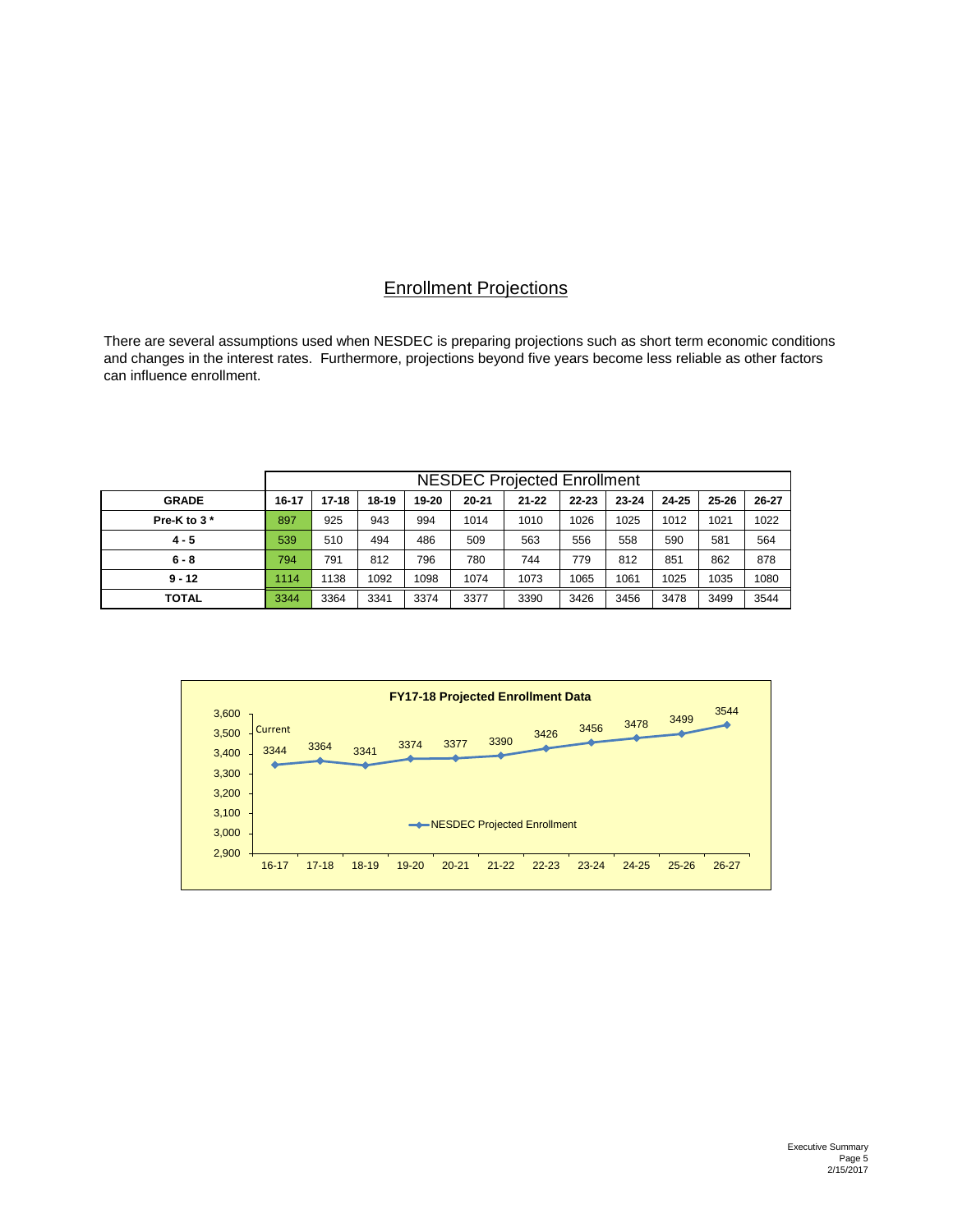| <b>ELEMENTARY CLASS SIZES</b> |           |               |           |               |           |                      |           |                       |           |
|-------------------------------|-----------|---------------|-----------|---------------|-----------|----------------------|-----------|-----------------------|-----------|
|                               |           | <b>SOWAMS</b> |           | <b>NAYATT</b> |           | <b>PRIMROSE HILL</b> |           | <b>Total by Grade</b> |           |
| Grade                         | $16 - 17$ | $17 - 18$     | $16 - 17$ | $17 - 18$     | $16 - 17$ | $17 - 18$            | $16 - 17$ | $17 - 18$             | $17 - 18$ |
| Preschool                     |           |               |           |               | 29        | 23                   | 29        | 23                    | 25        |
| <b>All Day Kindergarten</b>   | 20        | 20            | 20        | 20            | 20        | 21                   |           |                       |           |
|                               | 20        | 20            | 20        | 20            | 20        | 21                   |           |                       | NESDEC    |
|                               | 21        | 21            | 20        | 20            | 20        | 21                   |           |                       |           |
|                               |           |               | 20        | 21            |           |                      |           |                       |           |
| <b>Total ADK</b>              | 61        | 61            | 80        | 81            | 60        | 63                   | 201       | 205                   | 205       |
| One                           | 14        | 21            | 20        | 20            | 24        | 23                   |           |                       |           |
|                               | 16        | 21            | 20        | 20            | 25        | 23                   |           |                       | NESDEC    |
|                               | 16        | 22            | 21        | 20            | 25        | 23                   |           |                       |           |
|                               |           |               | 22        | 20            |           |                      |           |                       |           |
| <b>Total Grade One</b>        | 46        | 64            | 83        | 80            | 74        | 69                   | 203       | 213                   | 240       |
| Two                           | 21        | 16            | 21        | 21            | 19        | 19                   |           |                       |           |
|                               | 21        | 17            | 23        | 22            | 19        | 20                   |           |                       |           |
|                               | 22        | 17            | 24        | 22            | 19        | 20                   |           |                       | NESDEC    |
|                               |           |               | 24        | 22            | 19        | 20                   |           |                       |           |
| <b>Total Grade Two</b>        | 64        | 50            | 92        | 87            | 76        | 79                   | 232       | 216                   | 213       |
| Three                         | 24        | 22            | 23        | 22            | 21        | 19                   |           |                       |           |
|                               | 24        | 22            | 23        | 24            | 21        | 20                   |           |                       |           |
|                               | 25        | 22            | 24        | 24            | 22        | 20                   |           |                       | NESDEC    |
|                               |           |               | 25        | 24            |           | 20                   |           |                       |           |
| <b>Total Grade Three</b>      | 73        | 66            | 95        | 94            | 64        | 79                   | 232       | 239                   | 242       |
| Totals                        | 244       | 241           | 350       | 342           | 303       | 313                  | 897       | 896                   | 925       |

|           | <b>Total by Grade</b> |           |  |  |  |  |  |
|-----------|-----------------------|-----------|--|--|--|--|--|
| $16 - 17$ | $17 - 18$             | $17 - 18$ |  |  |  |  |  |
| 29        | 23                    | 25        |  |  |  |  |  |
|           |                       | NESDEC    |  |  |  |  |  |
| 201       | 205                   | 205       |  |  |  |  |  |
|           |                       | SDEC<br>Ψ |  |  |  |  |  |
| 203       | 213                   | 240       |  |  |  |  |  |
|           |                       | NESDEC    |  |  |  |  |  |
| 232       | 216                   | 213       |  |  |  |  |  |
|           |                       | NESDEC    |  |  |  |  |  |
| 232       | 239                   | 242       |  |  |  |  |  |
| 897       | 896                   | 925       |  |  |  |  |  |

Note: Enrollment for All Day Kindergarten (ADK) was lower than anticipated. Enrollment projection for FY18 is based on actual data compared to NESDEC projection. This information will be updated during the remainder of the current academic year and during summer 2017.

| <b>HAMPDEN MEADOWS</b> |           |                 |                           | <b>Middle School</b> |  |
|------------------------|-----------|-----------------|---------------------------|----------------------|--|
|                        | $16 - 17$ | $17 - 18$       |                           | $16 - 17$            |  |
| Grade 4                | 24        | 22              | Grade 6                   | Size                 |  |
|                        | 24        | 22              | <b>Three Teacher Team</b> | 71                   |  |
|                        | 24        | 22              | Four Teacher Team         | 95                   |  |
|                        | 24        | $\overline{22}$ | Four Teacher Team         | 95                   |  |
|                        | 24        | $\overline{22}$ |                           | 261                  |  |
|                        | 24        | 22              | Grade 7                   |                      |  |
|                        | 24        | 22              | Three Teacher Team        | 69                   |  |
|                        | 24        | 22              | Four Teacher Team         | 92                   |  |
|                        | 25        | 22              | Four Teacher Team         | 92                   |  |
|                        | 25        | 22              |                           | 253                  |  |
|                        | 25        | 22              | Grade 8                   |                      |  |
| <b>Total Grade 4</b>   | 267       | 242             | Four Teacher Team         | 93                   |  |
|                        | $16 - 17$ | $17 - 18$       | Three Teacher Team        |                      |  |
| Grade 5                | 24        | 24              | Four Teacher Team         | 93                   |  |
|                        | 24        | 24              | Four Teacher Team         | 94                   |  |
|                        | 24        | $\overline{24}$ |                           | 280                  |  |
|                        | 25        | $\overline{24}$ |                           |                      |  |
|                        | 25        | $\overline{24}$ | Total                     | 794                  |  |
|                        | 25        | 25              |                           |                      |  |
|                        | 25        | 25              |                           |                      |  |
|                        | 25        | 25              |                           |                      |  |
|                        | 25        | 25              |                           |                      |  |
|                        | 25        | 25              |                           |                      |  |
|                        | 25        | 25              |                           |                      |  |
| <b>Total Grade 5</b>   | 272       | 270             |                           |                      |  |
| Totals                 | 539       | 512             |                           |                      |  |

| <b>HAMPDEN MEADOWS</b> |           |           |                    | <b>Middle School</b> |       |      |           |
|------------------------|-----------|-----------|--------------------|----------------------|-------|------|-----------|
|                        | $16 - 17$ | $17 - 18$ |                    |                      | 16-17 |      | $17 - 18$ |
| Grade 4                | 24        | 22        | Grade 6            | Size                 | Ave   | Size | Ave       |
|                        | 24        | 22        | Three Teacher Team | 71                   | 23.7  | 74   | 24.7      |
|                        | 24        | 22        | Four Teacher Team  | 95                   | 23.8  | 99   | 24.8      |
|                        | 24        | 22        | Four Teacher Team  | 95                   | 23.8  | 98   | 24.5      |
|                        | 24        | 22        |                    | 261                  |       | 271  |           |
|                        | 24        | 22        | Grade 7            |                      |       |      |           |
|                        | 24        | 22        | Three Teacher Team | 69                   | 23.0  | 72   | 24.0      |
|                        | 24        | 22        | Four Teacher Team  | 92                   | 23.0  | 96   | 24.0      |
|                        | 25        | 22        | Four Teacher Team  | 92                   | 23.0  | 96   | 24.0      |
|                        | 25        | 22        |                    | 253                  |       | 264  |           |
|                        | 25        | 22        | Grade 8            |                      |       |      |           |
| Total Grade 4          | 267       | 242       | Four Teacher Team  | 93                   | 23.3  |      |           |
|                        | $16 - 17$ | $17 - 18$ | Three Teacher Team |                      |       | 70   | 23.3      |
| Grade 5                | 24        | 24        | Four Teacher Team  | 93                   | 23.3  | 93   | 23.3      |
|                        | 24        | 24        | Four Teacher Team  | 94                   | 23.5  | 93   | 23.3      |
|                        | 24        | 24        |                    | 280                  |       | 256  |           |
|                        | 25        | 24        |                    |                      |       |      |           |
|                        | 25        | 24        | Total              | 794                  |       | 791  |           |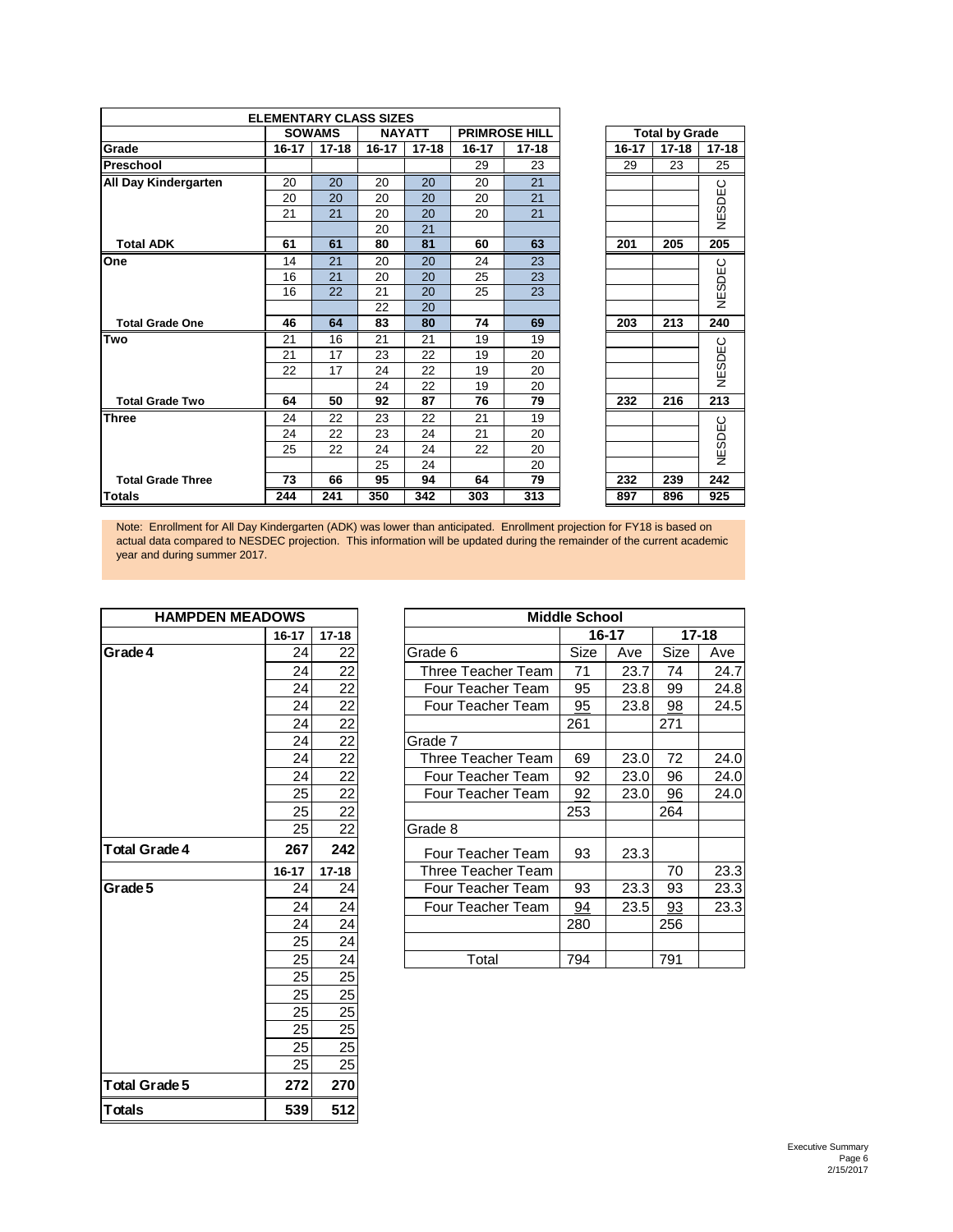## Barrington Public Schools Proposed Operating Budget FY2017-18 **STAFFING**

The FY18 proposed budget reflects a net increase in certified staff of 1.33 Full Time Equivalent (FTE). The adjustment included reductions, one new hire and a reallocation of personnel based on enrollment changes and student needs: A detail breakdown of changes can be found in the Staff Reconciliation Executive Summary page 10.

|                             | <b>FY08</b> | <b>FY09</b> | <b>FY10</b> | <b>FY11</b> | <b>FY12</b> | <b>FY13</b> | <b>FY14</b> | <b>FY15</b> | <b>FY16</b> | <b>FY17</b> | <b>FY18</b> |
|-----------------------------|-------------|-------------|-------------|-------------|-------------|-------------|-------------|-------------|-------------|-------------|-------------|
| <sup>*</sup> Administrators | 14.00       | 14.00       | 14.00       | 14.00       | 14.00       | 14.00       | 14.00       | 15.00       | 15.00       | 15.00       | 15.00       |
| <b>Certified</b>            | 290.26      | 282.92      | 283.53      | 279.84      | 279.06      | 274.93      | 276.62      | 278.67      | 277.30      | 278.63      | 279.96      |
| Custodian/Maintenance       | 26.00       | 26.00       | 26.00       | 26.00       | 26.00       | 26.00       | 25.00       | 23.00       | 23.00       | 23.00       | 23.00       |
| <b>Support Staff</b>        | 83.85       | 86.81       | 85.81       | 83.27       | 83.27       | 83.36       | 81.85       | 82.47       | 81.69       | 80.57       | 80.57       |
| <b>Total Staff</b>          | 414.11      | 409.73      | 409.34      | 403.11      | 402.33      | 398.29      | 397.47      | 399.14      | 396.99      | 397.20      | 398.53      |

\* Administrator's FTE was adjustment to reflects the reclassification of the Director of Technology from the support staff category which is consistent with her responsibilities and RIDE Certification. In FY15 a new Assistant Principal was hired at HM which was offset by the elimination of a part-time head teacher

Excluded from the FTE numbers above Non-Contracted Part-time position (2 crossing guards and 9 bus monitors)

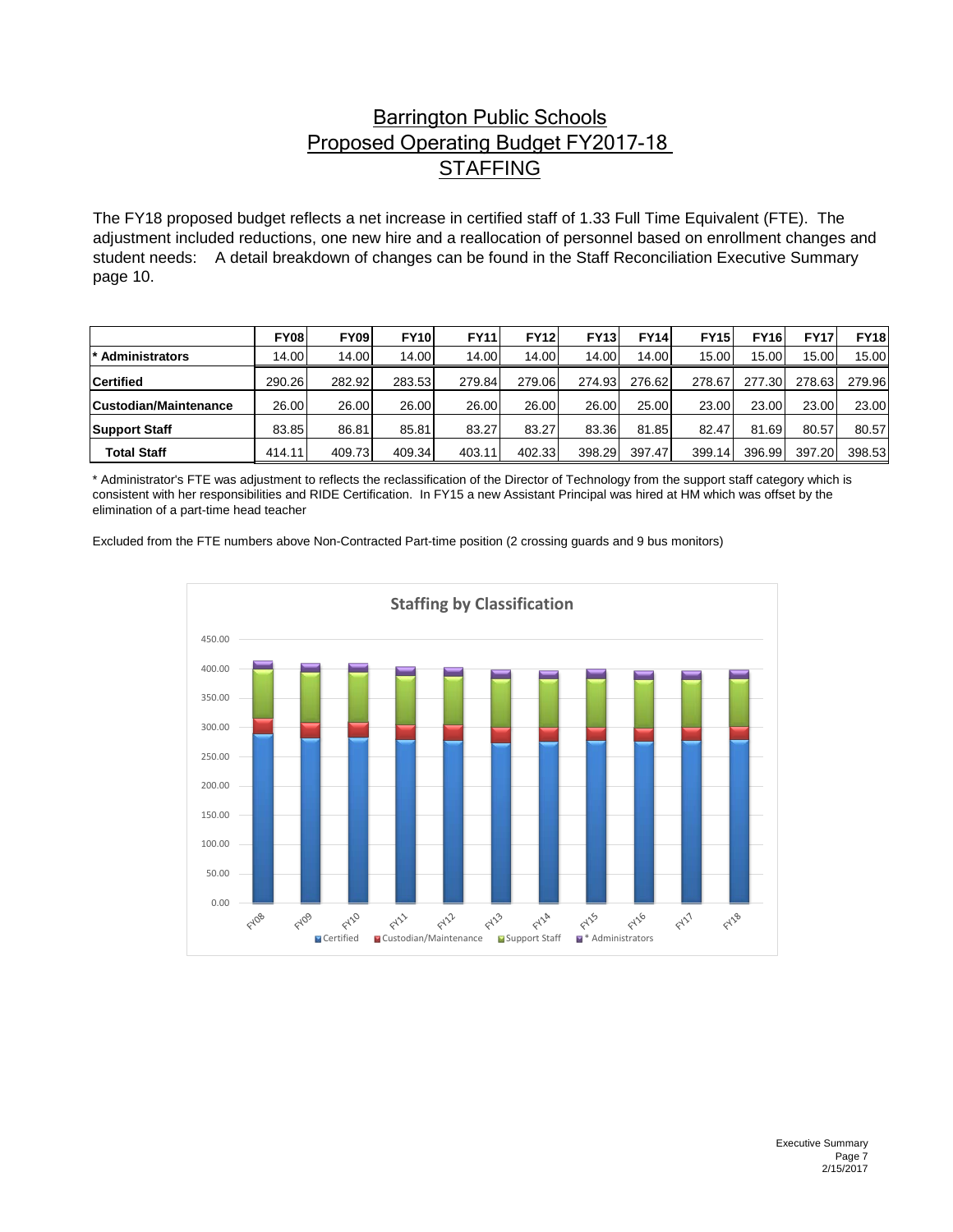| <b>Instructional Staff</b>    |           |           |         |
|-------------------------------|-----------|-----------|---------|
|                               | $15 - 16$ | $16 - 17$ | Diff    |
| Hampden Meadows               | 22.00     | 22.00     | 0.00    |
| Nayatt                        | 16.00     | 16.00     | 0.00    |
| Primrose Hill                 | 13.00     | 13.00     | 0.00    |
| Sowams                        | 12.00     | 12.00     | 0.00    |
| <b>Elementary Reading</b>     | 4.34      | 4.34      | 0.00    |
| <b>Elementary Art</b>         | 2.72      | 2.72      | 0.00    |
| <b>Elementary Music</b>       | 3.72      | 3.72      | 0.00    |
| Elementary Phys. Ed           | 3.67      | 3.67      | 0.00    |
| <b>Elementary Enrichment</b>  | 1.50      | 1.50      | 0.00    |
| <b>Elementary Instl Coach</b> | 2.50      | 2.50      | 0.00    |
| Middle School                 | 52.34     | 52.34     | 0.00    |
| <b>High School</b>            | 74.20     | 74.60     | 0.40    |
| <b>Special Education</b>      |           |           |         |
| Elementary                    | 23.67     | 23.00     | -0.67   |
| Secondary                     | 24.00     | 24.00     | 0.00    |
| <b>Nurses</b>                 | 6.00      | 6.00      | 0.00    |
| FH.                           | 2.74      | 2.74      | 0.00    |
| Librarians/Technology         | 6.00      | 6.00      | 0.00    |
| <b>Guidance Counselors</b>    | 9.00      | 9.00      | 0.00    |
| <b>TOTAL</b>                  | 279.40    | 279.13    | $-0.27$ |

| <b>CLASSROOM TEACHER/STUDENT RATIO*</b> |        |       |        |           |             |        |  |  |  |  |  |
|-----------------------------------------|--------|-------|--------|-----------|-------------|--------|--|--|--|--|--|
|                                         |        | 16-17 |        | $17 - 18$ | <b>DIFF</b> |        |  |  |  |  |  |
|                                         | Enroll | Ratio | Enroll | Ratio     | Enroll      | Ratio  |  |  |  |  |  |
| $K - 5$                                 | 1436   | 23.2  | 1408   | 22.7      | $-28.0$     | $-0.5$ |  |  |  |  |  |
| Middle School                           | 794    | 23.4  | 791    | 23.3      | $-3.0$      | $-0.1$ |  |  |  |  |  |
| High School                             | 1114   | 19.2  | 1138   | 19.6      | 24.0        | 0.4    |  |  |  |  |  |
| <b>TOTAL</b>                            | 3344   | 21.9  | 3337   | 21.9      | $-7.0$      | $-0.1$ |  |  |  |  |  |
|                                         |        |       |        |           |             |        |  |  |  |  |  |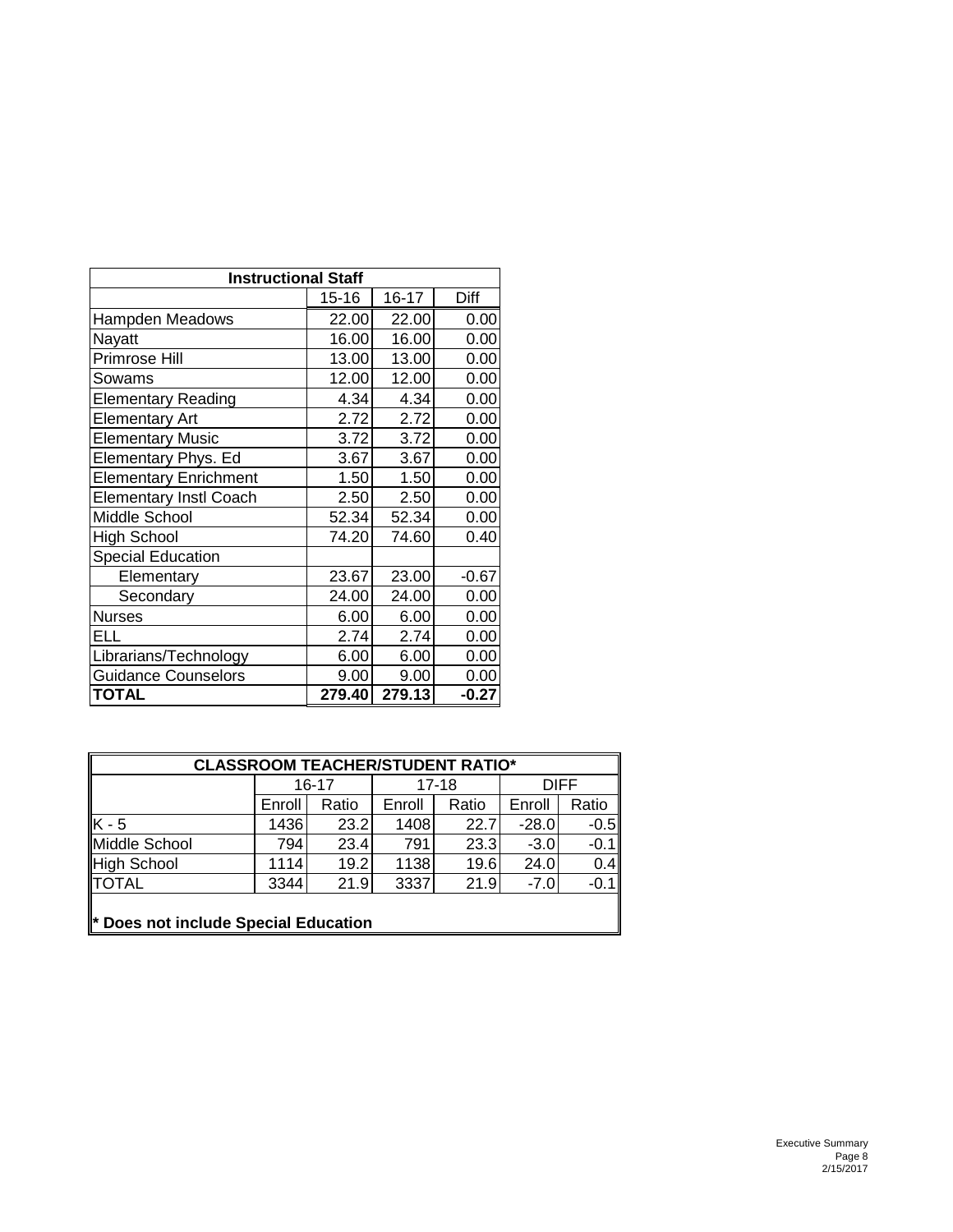| <b>MIDDLE SCHOOL</b>    |           |           |             |  |  |  |  |  |  |
|-------------------------|-----------|-----------|-------------|--|--|--|--|--|--|
| Program/Grade           | $16 - 17$ | $17 - 18$ | <b>Diff</b> |  |  |  |  |  |  |
| Cluster Grade 6         | 11.00     | 12.00     | 1.00        |  |  |  |  |  |  |
| Cluster Grade 7         | 11.00     | 11.00     | 0.00        |  |  |  |  |  |  |
| <b>Cluster Grade 8</b>  | 12.00     | 11.00     | $-1.00$     |  |  |  |  |  |  |
| <b>Math Specialist</b>  | 1.00      | 1.00      | 0.00        |  |  |  |  |  |  |
| World Languages         | 1.74      | 1.74      | 0.00        |  |  |  |  |  |  |
| Keyboarding/Business    | 2.00      | 2.00      | 0.00        |  |  |  |  |  |  |
| Health/Phys. Ed.        | 4.60      | 4.60      | 0.00        |  |  |  |  |  |  |
| Art                     | 2.00      | 2.00      | 0.00        |  |  |  |  |  |  |
| Music                   | 2.00      | 2.00      | 0.00        |  |  |  |  |  |  |
| Industrial Technology   | 2.00      | 2.00      | 0.00        |  |  |  |  |  |  |
| Family/Consumer Science | 1.00      | 1.00      | 0.00        |  |  |  |  |  |  |
| Reading                 | 2.00      | 2.00      | 0.00        |  |  |  |  |  |  |
| Total                   | 52.34     | 52.34     | 0.00        |  |  |  |  |  |  |

| <b>HIGH SCHOOL</b>           |           |           |             |
|------------------------------|-----------|-----------|-------------|
| Program/Grade                | $16 - 17$ | $17 - 18$ | <b>Diff</b> |
| Art                          | 3.00      | 3.00      | 0.00        |
| <b>Business Education</b>    | 2.00      | 2.00      | 0.00        |
| English                      | 13.00     | 13.00     | 0.00        |
| Reading                      | 1.00      | 1.00      | 0.00        |
| Math Specialist              | 0.60      | 1.00      | 0.40        |
| <b>World Languages</b>       | 10.20     | 10.20     | 0.00        |
| Health/Phys. Ed.             | 5.40      | 5.40      | 0.00        |
| Family/Consumer Science      | 1.00      | 1.00      | 0.00        |
| <b>Industrial Technology</b> | 2.00      | 2.00      | 0.00        |
| <b>Mathematics</b>           | 12.00     | 12.00     | 0.00        |
| Music                        | 3.00      | 3.00      | 0.00        |
| Science                      | 11.00     | 11.00     | 0.00        |
| <b>Social Studies</b>        | 10.00     | 10.00     | 0.00        |
| Total                        | 74.20     | 74.60     | 0.40        |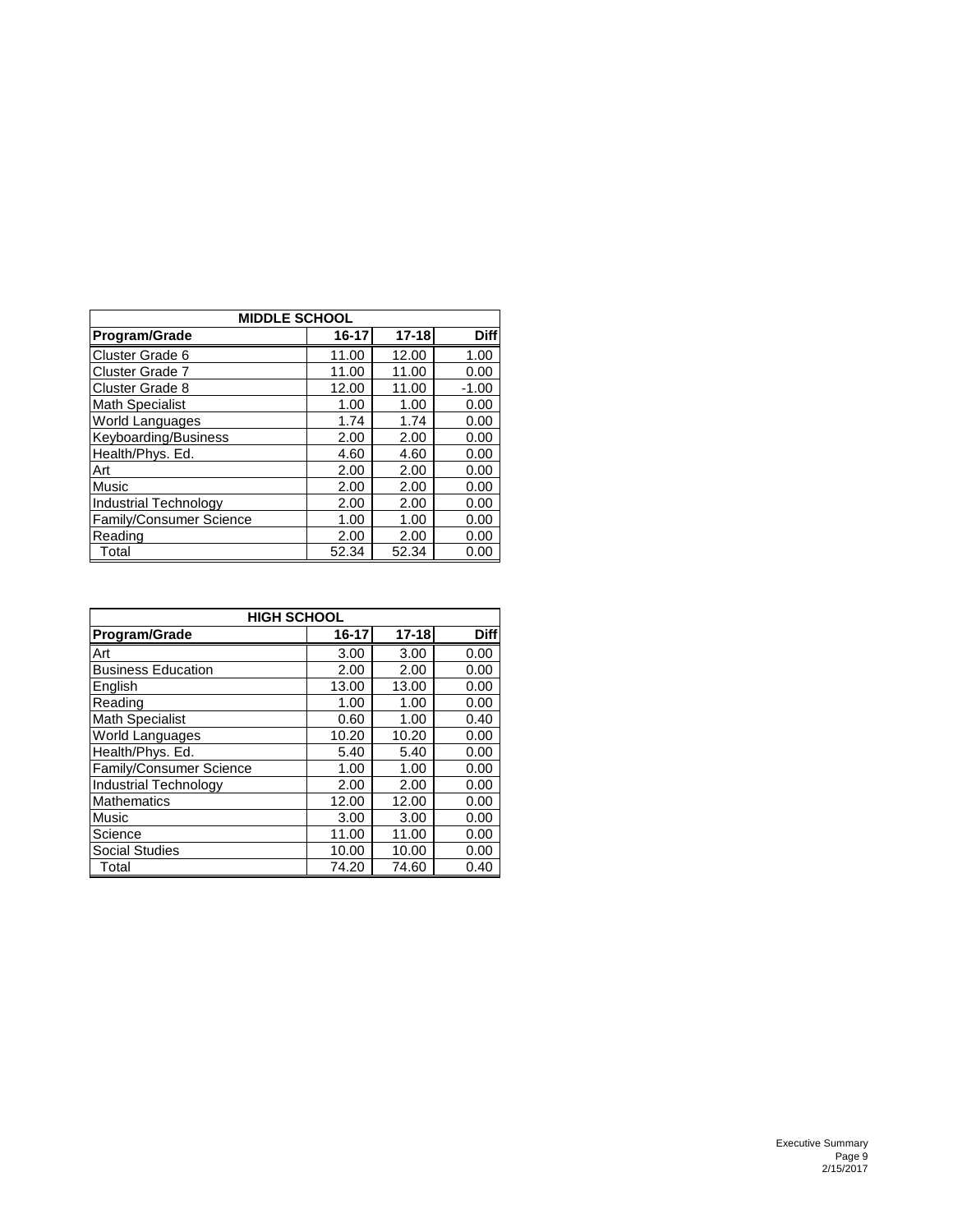## **Barrington Public Schools Staff Reconciliation February 16, 2017 Proposed Operating Budget FY2017-18**

| <b>Operating Budget 2015-2016</b>            |        | 397.20      |  |
|----------------------------------------------|--------|-------------|--|
| <b>ADMINISTRATORS</b>                        |        | 15.00       |  |
| <b>CERTIFIED STAFF</b>                       | 278.63 |             |  |
| <b>Increase - Proposed Budget</b>            |        |             |  |
| <b>HS Spainish</b>                           | 1.00   |             |  |
| <b>HS Math instructional support</b>         | 0.50   |             |  |
| <b>Total Certified Staff Increase</b>        | 1.50   |             |  |
| <b>Decrease - Proposed Budget</b>            |        |             |  |
| <b>Health/PE</b>                             | (0.17) |             |  |
| <b>Total Certified Staff Decrease</b>        | (0.17) |             |  |
| <b>Total Net Change Certified Staff</b>      |        | <u>1.33</u> |  |
| <b>Total - Proposed Certified</b>            |        | 279.96      |  |
| <b>SUPPORT STAFF</b>                         | 103.57 |             |  |
| <b>Total Net Change Support Staff</b>        | 0.00   |             |  |
| <b>Total - Proposed Support Staff</b>        |        | 103.57      |  |
|                                              |        |             |  |
| <b>Total - FTE Proposed Operating Budget</b> |        | 398.53      |  |

•Included in the budget are K-5 Certified Interns to provide continuity in instruction, social and emotional support, interventions and progress monitoring are paid at a per diem substitute rate.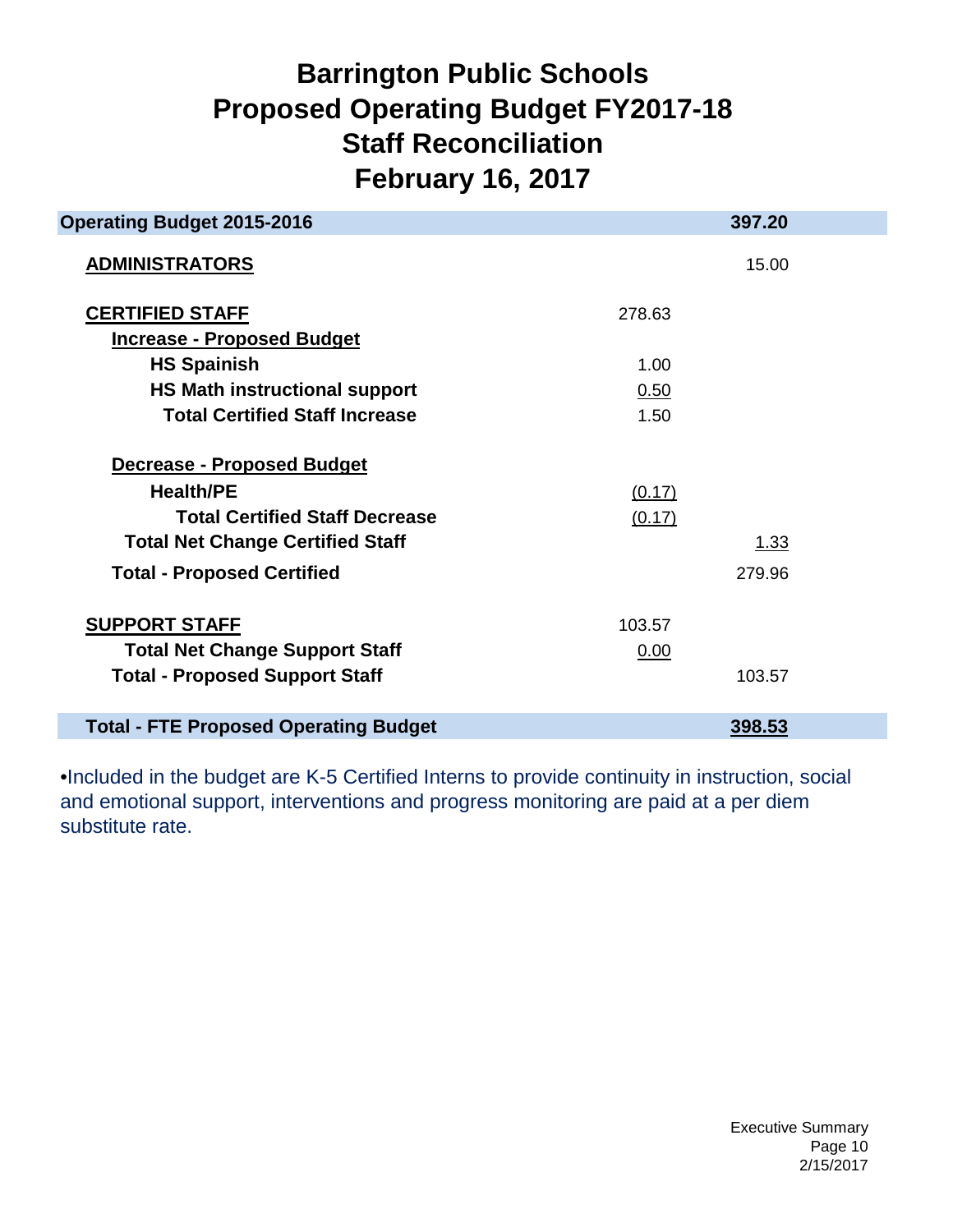## Barrington Public Schools PROJECTED STAFFING

The projected staff is based on projected enrollment. Since projected enrollment is unpredictable, estimated staffing needs are subject to change. Staffing decisions will be based on actual enrollment and student needs.

|                       | <b>FY17</b> | <b>FY18</b> | <b>FY19</b> | <b>FY20</b> | <b>FY21</b> | <b>FY22</b> | <b>FY23</b> | <b>FY24</b> | <b>FY25</b> | <b>FY26</b> |
|-----------------------|-------------|-------------|-------------|-------------|-------------|-------------|-------------|-------------|-------------|-------------|
| <b>Administrators</b> | 15.00       | 15.00       | 15.00       | 15.00       | 15.00       | 15.00       | 15.00       | 15.00       | 15.00       | 15.00       |
| <b>Certified</b>      | 278.63      | 279.96      | 278.63      | 278.63      | 277.63      | 276.63      | 276.63      | 275.63      | 274.63      | 274.63      |
| Custodian/Maintenance | 23.00       | 23.00       | 23.00       | 23.00       | 23.00       | 23.00       | 23.00       | 23.00       | 23.00       | 23.00       |
| <b>Support Staff</b>  | 80.57       | 80.57       | 80.57       | 80.57       | 80.00       | 80.50       | 80.50       | 80.00       | 79.50       | 79.50       |
| <b>Total Staff</b>    | 397.20      | 398.53      | 397.20      | 397.20      | 395.63      | 395.13      | 395.13      | 393.63      | 392.13      | 392.13      |